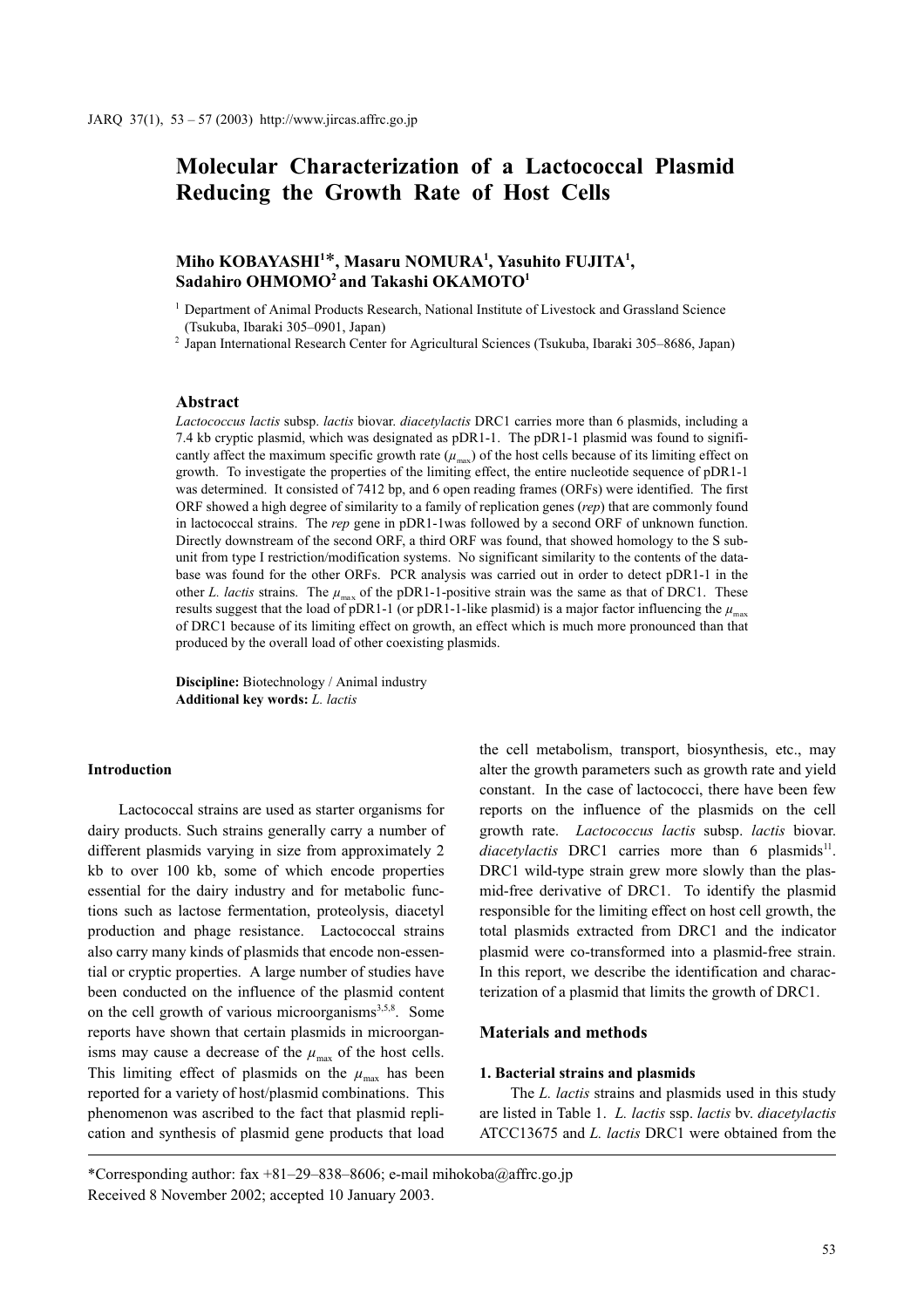American Type Culture Collection (Manassas, VA, USA) and the National Institute for Research in Dairying (now the AFRC Institute of Food Research Council, Shinfield, UK), respectively, and the other strains were provided from our laboratory collection. Strain DRC1021 is a plasmid-free derivative of DRC1<sup>7</sup>. The E. coli strain XL1-Blue was used for cloning with pBluescriptII (Stratagene Cloning Systems, La Jolla, CA, USA). The plasmid p8Em1 contained both the erythromycin resistance  $(Em<sup>r</sup>)$  gene from pAM $\beta$ 1 and the multi-cloning site from pUC118 (obtained through Dr. Sasaki, Food Functionality Research Institute, Meiji Milk Products Co., Ltd., Tokyo, Japan).

#### 2. Media and culture conditions

The L. lactis strains were grown in a TYG medium (1% tryptone, 0.5% yeast extract, 0.5% sodium chloride, 1% glucose and 1% sodium succinate; pH 6.8) at 30°C. pGKV21 and the recombinant plasmid pBE1 were stably maintained in DRC1021 without the use of antibiotics at 30°C. E. coli was grown in a Luria-Bertani (LB) medium<sup>14</sup> at 37°C. Ampicillin (Ap) (50  $\mu$ g mL<sup>-1</sup>) was used to supplement the media for the selection of Ap resistance. For the selection of transformants containing pGKV21 or recombinant plasmid, TYG agar plates (1.5% agar) supplemented with erythromycin (Em) (5  $\mu$ g  $mL^{-1}$ ) (TYG-E) were used.

### 3. Plasmid preparation and modification

Lactococcal plasmid DNA was isolated and purified by the method described by Anderson and McKay<sup>2</sup>. E. coli plasmid DNA was isolated following the alkaline lysis procedure described by Sambrook<sup>14</sup>.

#### 4. Transformations

 $E.$  coli was transformed according to the CaCl, method described by Sambrook<sup>14</sup>. The transformants were selected on LB agar supplemented with Ap. L. lactis was transformed by electroporation with a 2 mm gap electroporation cuvette as described by Holo and Nes<sup>9</sup> using a Bio-Rad gene pulser (Bio-Rad Laboratories, Richmond, CA, USA). pGKV21 was encoded with an Em<sup>r</sup> gene and used as an indicator plasmid for indirect selection, because transformants of DRC1 plasmids (except for the lactose plasmid) could hardly be discriminated from other cells. In the case of co-transformation, an electroporation mixture was prepared from 40  $\mu$ L of competent DRC1021 cells, pGKV21 (10 ng) and total plasmids (100 ng) from DRC1. Transformants were selected on a TYG-E agar plate and then studied for the determination of the plasmid patterns and growth rate. Curing of indicator plasmid was performed by subculturing at 39°C, and Em-sensitive cells were selected.

#### 5. Analysis of growth

Cell growth of the L. lactis strains was analyzed at 30°C. Overnight cultures grown in TYG medium at 30°C were diluted 1000-fold in 11-mm-diameter glass tubes in 10 mL of the same medium. The cultures were incubated statically at 30°C, and bacterial growth was monitored at 1 h intervals by measuring the turbidity with a Bausch & Lomb Model 21 spectrophotometer (Bausch & Lomb, NY, USA) at 620 nm. Viable cell counts were performed by plating 100  $\mu$ L samples with appropriate dilution in saline on TYG agar. All the plates were then incubated at 30°C. The  $\mu_{\text{max}}$  in the batch culture was

| Strains and plasmids | Characteristics<br>References or sources                                                               |                                  |  |
|----------------------|--------------------------------------------------------------------------------------------------------|----------------------------------|--|
| Strain               |                                                                                                        |                                  |  |
| DRC1                 | Wild-type                                                                                              | 18,4                             |  |
| <b>DRC1021</b>       | Plasmid-free derivative of DRC1                                                                        | 7                                |  |
| DRC11                | DRC1021 harboring pDR1-1                                                                               | This study                       |  |
| DRC117               | DRC1021 harboring pBE1                                                                                 | This study                       |  |
| ATCC13675            | Wild-type                                                                                              | American Type Culture Collection |  |
| NIAI N7              | Wild-type                                                                                              | Lab. collection                  |  |
| Plasmid              |                                                                                                        |                                  |  |
| pGKV21               | E. coli, B. subtillis, L. lactis shuttle vector, Em', Cm'                                              | 19                               |  |
| p8Em1                | 4.3 kb vector, source of erythromycin resistance gene                                                  | 10                               |  |
| $pDR1-1$             | 7.4 kb cryptic plasmid from L. <i>lactis</i> subsp.<br><i>lactis</i> biovar. <i>diacetvlactis</i> DRC1 | This study                       |  |
| pBE1                 | $Emr$ gene from $p8Em1$ fused to<br>3.0 kb Bg/II-EcoRI fragment of pDR1-1                              | This study                       |  |

Table 1. L. lactis strains and plasmids

Em , resistance to erythromycin; Cm , resistance to chloramphenicol.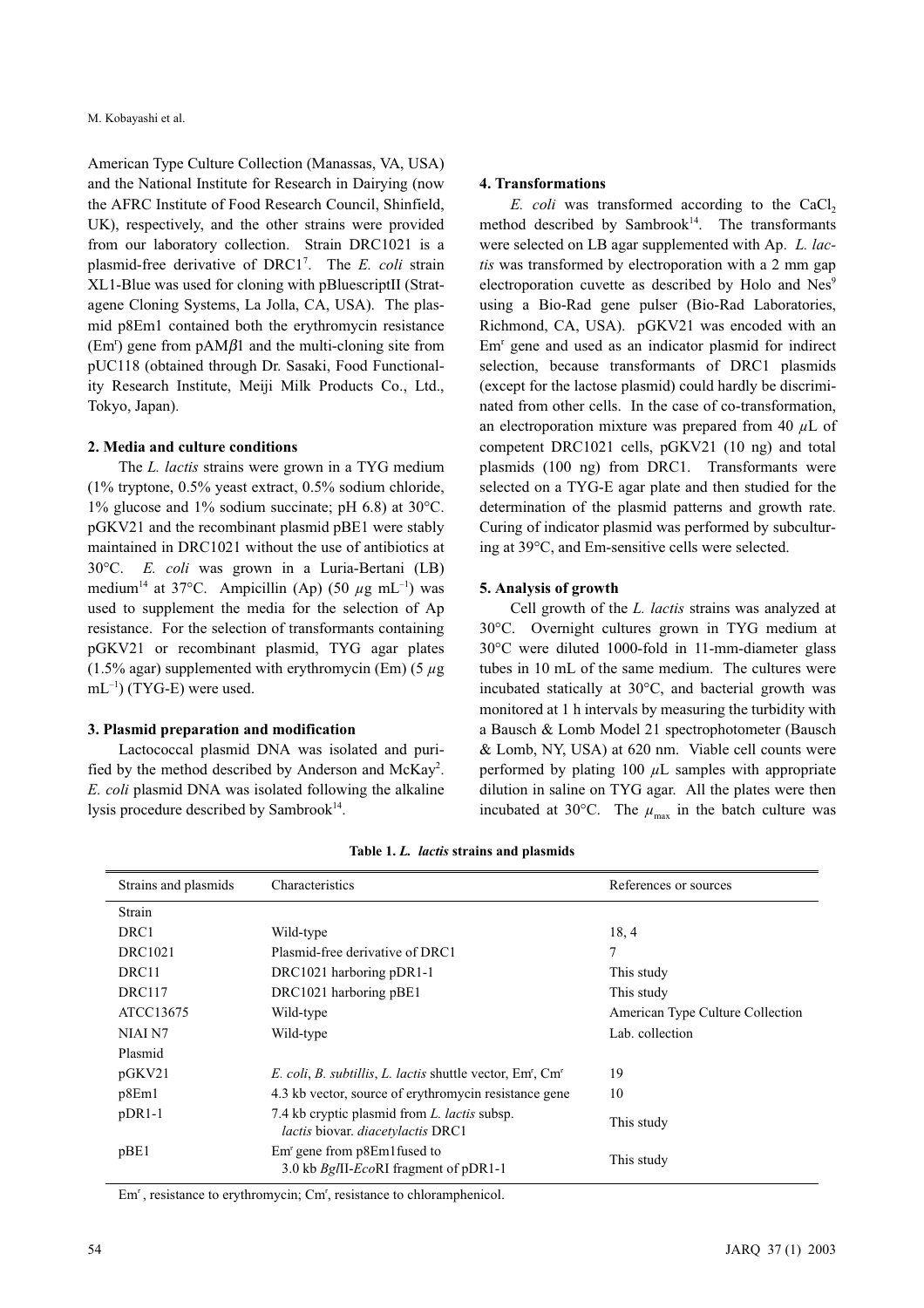determined from the plots with an increase in viable cell counts. Each value for the  $\mu_{\text{max}}$  was expressed as the mean of 3 separate experiments. The generation time (T) was calculated by using the equation:  $\mu_{\text{max}} = \text{ln}2/\text{T}$ . Statistical analysis was performed on the data using the Student's t-test, and statistical significance was recognized at  $P < 0.05$ .

### 6. Amplification of the fragment from pDR1-1 by **PCR**

Polymerase chain reaction (PCR) analysis was carried out in order to detect pDR1-1 in the other L. lactis strains. The template DNA for PCR was prepared by scraping bacterial colonies from a plate after overnight growth and suspension in 20  $\mu$ L sterile distilled water. Two  $\mu$ L of the suspension were used as the source of the template in PCR. The following PCR primers were used: SES1 (5'-GGTG-GAACACCAAGTACATCGAACTCTG-3') and SC15c (5'-CTACACTGCCTTTAGAGATATTCAGTTG-3'),

both of which corresponded to sequences in the orf1 in pDR1-1 (Fig. 2). We expected that the length of the amplified fragment would be about 970 bp for the DRC1 strain.

#### 7. DNA sequence analysis

Plasmid pDR1-1 (7.4 kb) was cloned into the *HincII* site of pBluescriptII and deleted unidirectionally by using a kilo-sequencing deletion kit (Takara Shuzo, Otsu, Japan). Nested deletion clones were sequenced as described by Sanger et al.<sup>15</sup> using a *Taq* dye-primer cycle sequencing kit and an Applied Biosystems 373A automated DNA sequencer (Applied Biosystems, CA, USA).



Fig. 1. Growth of DRC1 wild-type and a plasmid-free derivative

#### Results and discussion

### 1. Limiting effects of plasmids on  $\mu_{\text{max}}$

We compared the growth of the DRC1 wild-type and DRC1021, the plasmid-free derivative of DRC1. DRC1 was found to grow more slowly than DRC1021 (Fig. 1). To identify a plasmid that limits the growth of DRC1, total plasmid was prepared from DRC1 and transformed into DRC1021 by electroporation. Since plasmids from DRC1 have no available selective marker (except for the lactose plasmid), Em<sup>r</sup> -plasmid pGKV21 was co-transformed. Transformants with Em<sup>r</sup> were selected and their growth was compared with that of DRC1021. Three transformants which grew more slowly than DRC1021 were obtained. All 3 carried pGKV21 as well as a 7.4 kb cryptic plasmid, which had been identified as pDR1-1. DRC11 was derived from the transformant by curing of pGKV21. The  $\mu_{\text{max}}$  and the generation times of DRC1, DRC11 containing only plasmid pDR1-1 and DRC1021 were determined (Table 2). The growth rate of DRC11 decreased by 27% compared to that of DRC1021. On the other hand, no significant difference was detected between the  $\mu_{\text{max}}$  of DRC11 and that of DRC1, although the latter contained more than 6 additional plasmids, such as the lactose-fermenting plasmid  $(50 \text{ kb})^{11}$  and the citrate-utilizing plasmid  $(8.3 \text{ kb})^{12}$ . These results suggest that the load of pDR1-1 is a major factor influencing the  $\mu_{\text{max}}$  of DRC1 because of its limiting effect on growth, an effect which was much more pronounced than that produced by the overall burden of other coexisting plasmids.

#### 2. DNA sequence analysis of pDR1-1

The entire nucleotide sequence of pDR1-1 was submitted to GenBank and assigned the Accession No. AB079381. It consisted of 7412 bp with an overall G+C content of 33.7%. Six open reading frames (ORFs) were identified (Fig. 2). The nucleotide sequence of ORFs and

|  |  |  | Table 2. Specific growth rate $(\mu_{max})$ of DRC1 and variants |  |  |  |  |
|--|--|--|------------------------------------------------------------------|--|--|--|--|
|--|--|--|------------------------------------------------------------------|--|--|--|--|

| L. lactis strain  | Presence of<br>$pDR1-1^{a}$ | $\mu_{\text{max}}^{(b)}$ (h <sup>-1</sup> ) |
|-------------------|-----------------------------|---------------------------------------------|
| DRC1 wild-type    |                             | $0.853 \ (\pm 0.044)$                       |
| DRC <sub>11</sub> | $\pm$                       | $0.830 \ (\pm 0.071)$                       |
| <b>DRC1021</b>    |                             | 1.14 $(\pm 0.032)$ <sup>c)</sup>            |
| <b>DRC117</b>     |                             | 1.12 $(\pm 0.077)^{c}$                      |

a): pDR1-1 was detected by PCR. +, PCR products were obtained with pDR1-1 specific primers; –, no PCR products were obtained.

b): Values are means of 3 trials  $(± S.D.)$ .

c): Significantly different from the value of the DRC1 wildtype ( $P < 0.05$ ).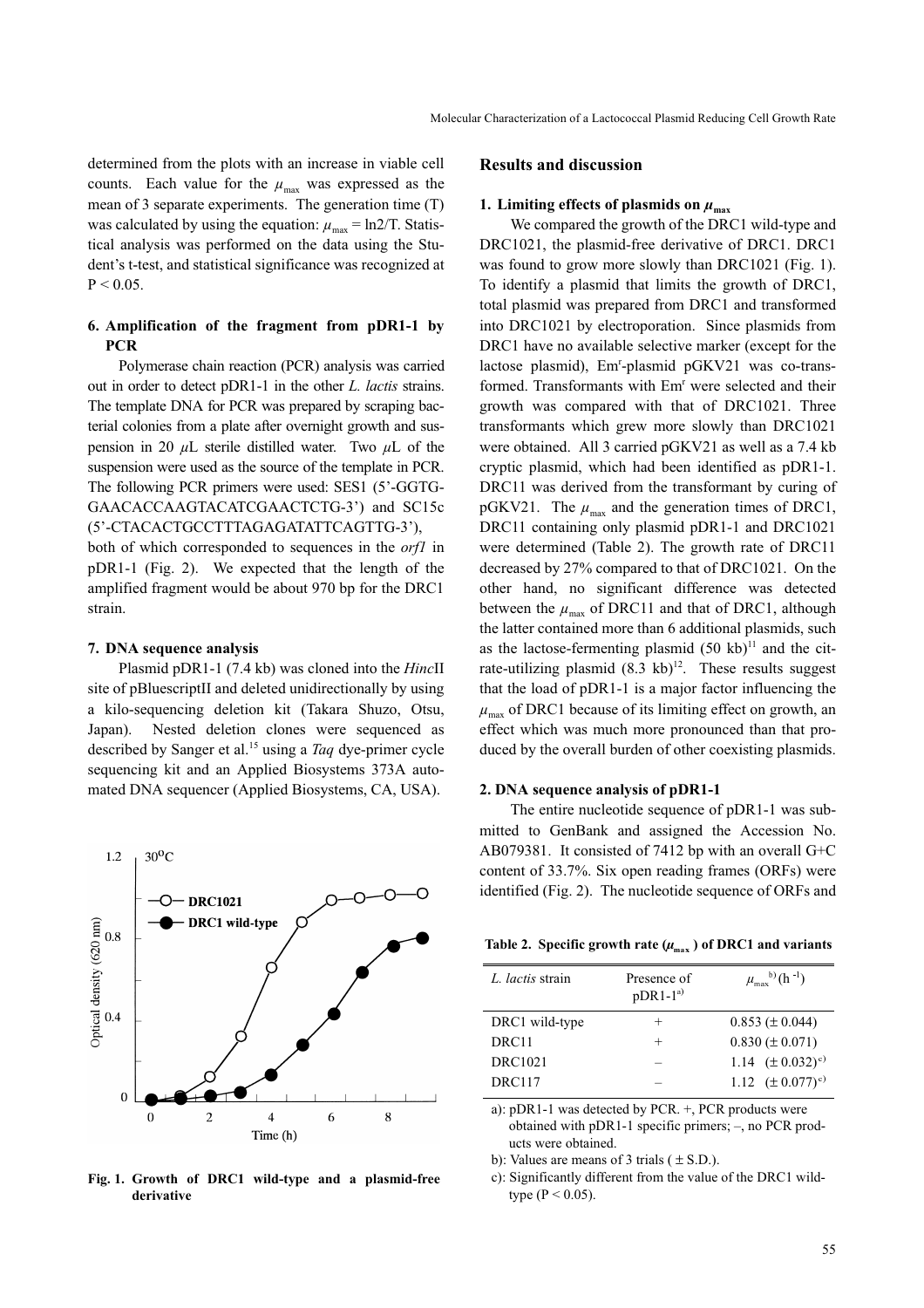#### M. Kobayashi et al.





their deduced amino acid sequences were subjected to BLAST<sup>1</sup> and FASTA<sup>13</sup> net searches of the databases. The first ORF showed a high degree of similarity to the family of replication genes (rep) that are commonly found in lactococci and that encode the replication-initiation protein of theta  $(\theta)$  replicating plasmids. Similarity to the repB gene of pNZ4000 (AF036485) showed the highest level with an 81.0% identity. The rep was preceded by a putative replication origin (ori) that consisted of three 22 bp repeats and one truncated repeat, followed by a second ORF  $(or f X)$ , which had been sometimes identified as an adjacent ORF of rep from lactococcal plasmids<sup>16,17</sup>. Directly downstream of *orfX*, we found a third ORF (*orf1*) that showed high levels of homology to the S subunit from type I restriction/modification systems  $(hsdS)^6$ . The rep, or fX and hsdS genes are organized in an operonlike structure, with the last 2 codons of rep overlapping the first 2 codons of  $or fX$  and the last 4 codon sequences of *orfX* overlapping the first 4 of  $hsdS$ . No significant similarity to the contents of the database was found for the other ORFs (orf2, orf3 and orf4).

### 3. Effect of the replicon of pDR1-1 on its host cell growth rate

A replication origin and a rep of pDR1-1 were encoded in the BglII-EcoRI fragment (Fig. 2). This fragment with a 1.1 kb p8Em1-derived Em<sup>r</sup> gene was used to construct the recombinant plasmid pBE1. To study the effect of the replicon of pDR1-1 on the  $\mu_{\text{max}}$ , this plasmid was used to transform DRC1021, generating DRC117

(Table 1). After continuous growth for 100 generations, pBE1 could be stably maintained in DRC117 without selective pressure. No significant difference was detected between the  $\mu_{\text{max}}$  of DRC117 and that of DRC1021 (Table 2). The copy number of pBE1 was almost the same as that of pDR1-1 (data not shown). These results suggest that the replication system and copy number of pDR1-1 were not responsible for the decrease in the  $\mu_{\text{max}}$ . We suggest that growth rate control occurs in domains other than the BglII-EcoRI fragment.

### 4. Distribution of pDR1-1 in L. lactis strains

To investigate the distribution of pDR1-1, 24 L. lac-



Fig. 3. Comparison of growth of L. lactis strains with or without pDR1-1